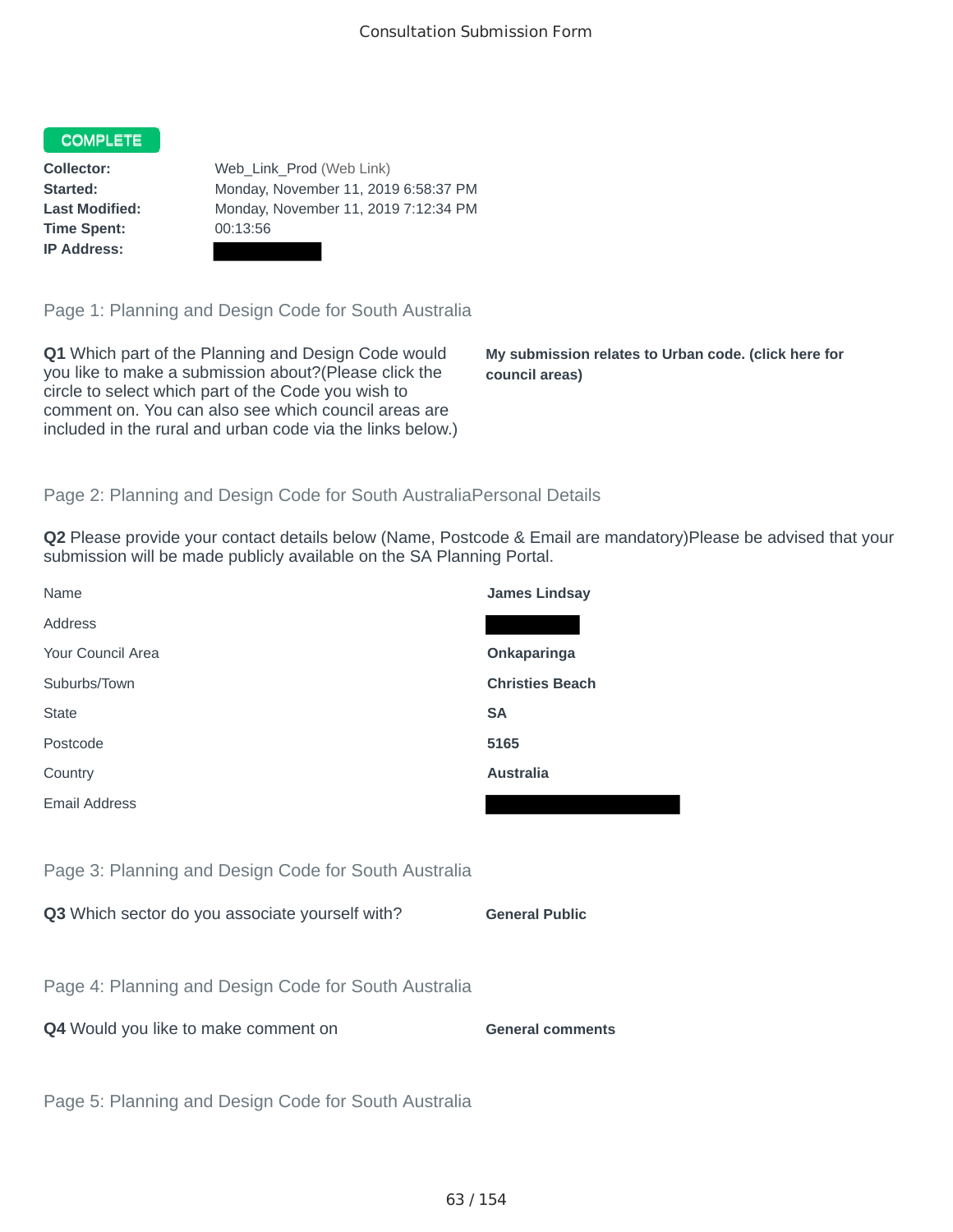## Consultation Submission Form

| Q5 Enter your feedback for Rules of Interpretation                                                              | <b>Respondent skipped this question</b> |
|-----------------------------------------------------------------------------------------------------------------|-----------------------------------------|
| Q6 Enter your feedback for Referrals                                                                            | <b>Respondent skipped this question</b> |
| Q7 Enter your feedback for Mapping                                                                              | <b>Respondent skipped this question</b> |
| Q8 Enter your feedback for Table of Amendments                                                                  | <b>Respondent skipped this question</b> |
| Page 6: Planning and Design Code for South Australia                                                            |                                         |
| Q9 Please enter your feedback for overlaysclick next at<br>the bottom of the page for next topic                | <b>Respondent skipped this question</b> |
| Page 7: Planning and Design Code for South Australia                                                            |                                         |
| Q10 Please enter your feedback for zones and<br>subzonesclick next at the bottom of the page for next<br>topic  | <b>Respondent skipped this question</b> |
| Page 8: Planning and Design Code for South Australia                                                            |                                         |
| Q11 Please enter your feedback for general policyclick<br>next at the bottom of the page for next topic         | <b>Respondent skipped this question</b> |
| Page 9: Planning and Design Code for South Australia                                                            |                                         |
| Q12 Please enter your feedback for Land use<br>Definitionclick next at the bottom of the page for next<br>topic | <b>Respondent skipped this question</b> |
| Page 10: Planning and Design Code for South Australia                                                           |                                         |
| Q13 Please enter your feedback for Admin<br>Definitionsclick next at the bottom of the page for next<br>topic   | <b>Respondent skipped this question</b> |

Page 11: Planning and Design Code for South Australia